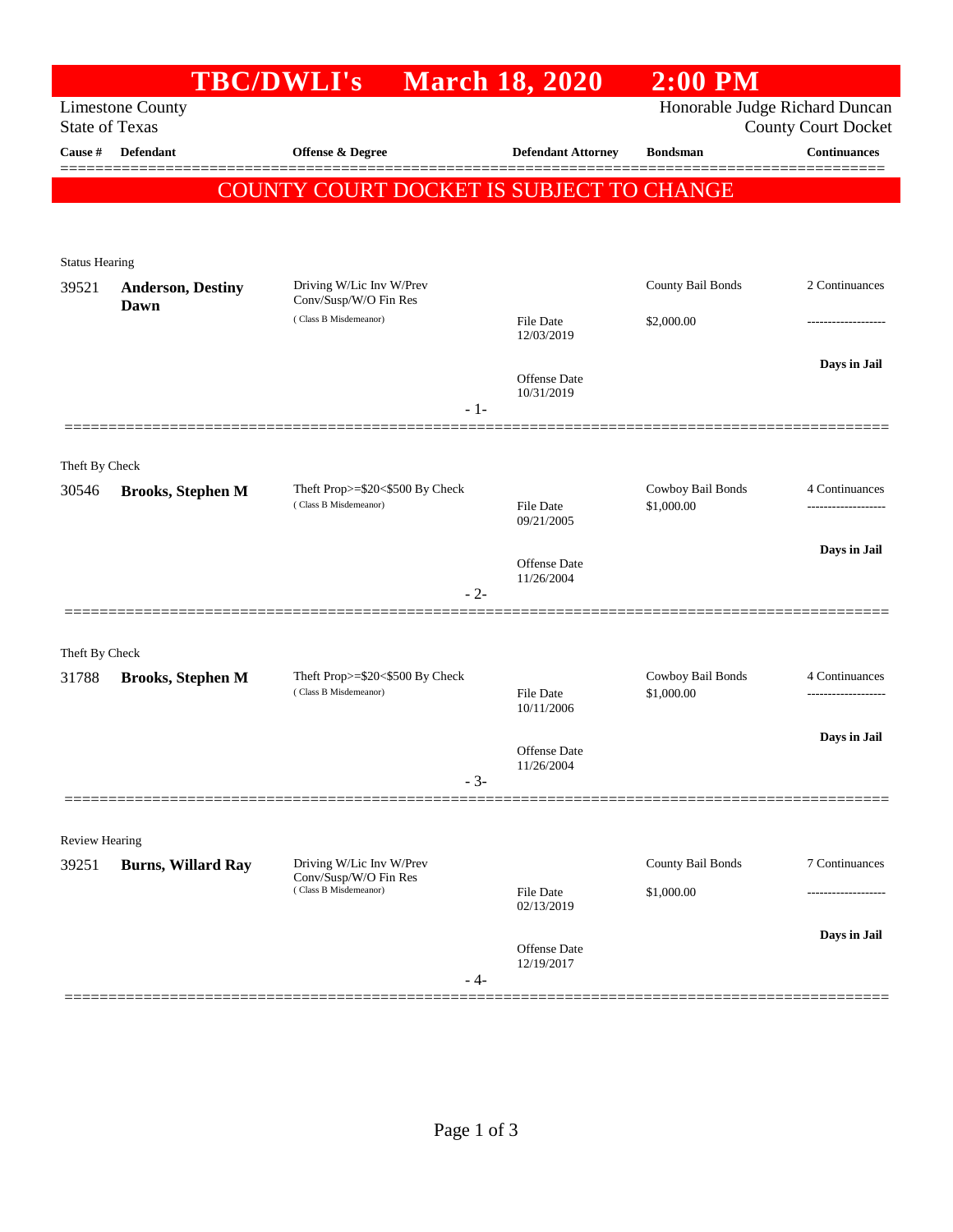|                                                  | <b>TBC/DWLI's</b>            |                                                    |       | <b>March 18, 2020</b>             | $2:00$ PM                          |                                        |
|--------------------------------------------------|------------------------------|----------------------------------------------------|-------|-----------------------------------|------------------------------------|----------------------------------------|
| <b>Limestone County</b><br><b>State of Texas</b> |                              |                                                    |       |                                   | Honorable Judge Richard Duncan     | <b>County Court Docket</b>             |
| Cause #                                          | Defendant                    | Offense & Degree                                   |       | <b>Defendant Attorney</b>         | <b>Bondsman</b>                    | <b>Continuances</b>                    |
|                                                  |                              | COUNTY COURT DOCKET IS SUBJECT TO CHANGE           |       |                                   |                                    |                                        |
|                                                  |                              |                                                    |       |                                   |                                    |                                        |
|                                                  |                              |                                                    |       |                                   |                                    |                                        |
| Theft By Check<br>39484                          | <b>Hall, Michael Anthony</b> | Theft Prop $>=$ \$750 < \$2,500                    |       |                                   | Freebird Bail Bonds                | 4 Continuances                         |
|                                                  |                              | (Class A Misdemeanor)                              |       | <b>File Date</b><br>10/01/2019    | \$1,000.00                         | ------------------                     |
|                                                  |                              |                                                    |       |                                   |                                    | Days in Jail                           |
|                                                  |                              |                                                    |       | <b>Offense Date</b><br>12/03/2018 |                                    |                                        |
|                                                  |                              |                                                    | $-5-$ |                                   |                                    |                                        |
|                                                  |                              |                                                    |       |                                   |                                    |                                        |
| Theft By Check                                   |                              |                                                    |       |                                   |                                    |                                        |
| 39485                                            | <b>Hall, Michael Anthony</b> | Theft Prop >=\$100<\$750<br>(Class B Misdemeanor)  |       | File Date                         | Freebird Bail Bonds<br>\$1,000.00  | 4 Continuances<br>-------------------  |
|                                                  |                              |                                                    |       | 10/01/2019                        |                                    |                                        |
|                                                  |                              |                                                    |       | <b>Offense Date</b><br>11/29/2018 |                                    | Days in Jail                           |
|                                                  |                              |                                                    | $-6-$ |                                   |                                    |                                        |
|                                                  |                              |                                                    |       |                                   |                                    |                                        |
| Theft By Check                                   |                              |                                                    |       |                                   |                                    |                                        |
| 37680                                            | Lynch, Clayton               | Theft Prop>=\$500<\$1,500<br>(Class A Misdemeanor) |       | <b>File Date</b>                  | County Bail Bonds<br>\$1,000.00    | 21 Continuances<br>------------------- |
|                                                  |                              |                                                    |       | 10/16/2015                        |                                    |                                        |
|                                                  |                              |                                                    |       | Offense Date                      |                                    | Days in Jail                           |
|                                                  |                              |                                                    | $-7-$ | 01/22/2015                        |                                    |                                        |
|                                                  |                              |                                                    |       |                                   |                                    |                                        |
| Theft By Check                                   |                              |                                                    |       |                                   |                                    |                                        |
| 39115                                            | Polk, Eva                    | Theft Prop >=\$100<\$750<br>(Class B Misdemeanor)  |       | <b>File Date</b>                  | T Chapman Bail Bonds<br>\$1,000.00 | 16 Continuances                        |
|                                                  |                              |                                                    |       | 10/17/2018                        |                                    |                                        |
|                                                  |                              |                                                    |       | Offense Date                      |                                    | Days in Jail                           |
|                                                  |                              |                                                    | $-8-$ | 04/06/2018                        |                                    |                                        |
|                                                  |                              |                                                    |       |                                   |                                    |                                        |